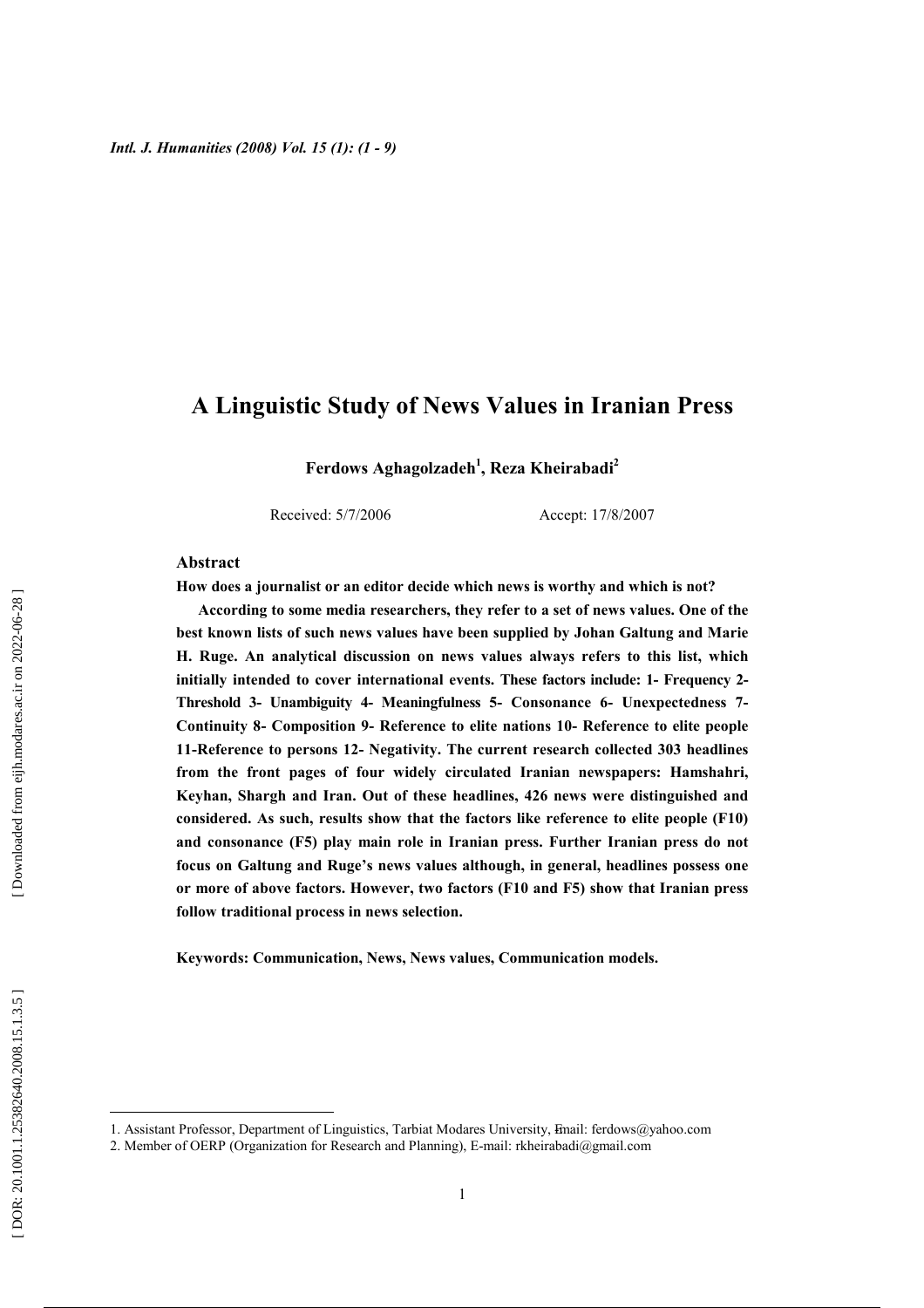## **Introduction**

Every event, which is reported in the news, goes through some kind of "gatekeeping" process. How does a journalist or an editor decide what is newsworthy and what is not?

According to some media researchers, they refer to a set of so-called "News Values", which enable them to determine whether a "News Story" has followed up in the first place and whether it makes it into the news, competing all other possible items.

News values are those professional codes used in the selection, construction and presentation of news stories in corporately produced mainstream press and broadcasting.

News values are a result of the productive needs of industrialized news corporations. It is clear that people who work for such corporations will display mixed ambitions, allegiances, politics and abilities as individuals. Within the corporation, they are subjected to an extensive division of labor. Beyond the corporation, there are its competitors, and the occupational ideology of the journalist and the broadcasting profession.

Within these contexts, news values operate to produce a standard product out of the contributions of all such people, practices and beliefs.

Language, as the main material of news, is the main subject of linguistics so it is obvious that linguists are eager to work on the process of broadcasting. Recentely many well-known linguists such as Noam Chomsky (1988), Roger Fowler (1991), Van Dijke (1998), Allan, Bell (1991), Norman Fairclough (1992, 1995, 2003), Guy Cook (1992), Michael Hoey (2001), Paul Chilton (2004) and Marina Sbisa (2005) ... have been working on the so-called subject of "language of the News" and the term "News Values" is of great importance.

Edward S.Herman and Noam Chomsky (1988) in their pioneer book of "Manufacturing Consent" have mentioned five news filters and they believe these filters are now controlling all that broadcasting process in the West. This research is going to introduce news values and especially twelve news factors, mentioned by Johann Galtung and Mari Ruge, which are the most famous list of news values around the world and to see if these factors are working in Iranian press.

## **Theoretical Discussion**

There is no suggestion, of course, that journalists and editors refer to a list pinned on the wall of the office, however, they unconsciously measure a potential news item against these criteria. Numerous attempts have been made over the years to pin down news values more specifically. But it is hard to collate these into a hard and fast list of values, because different studies have approached the whole idea from different standpoints, using different assumptions and terminology. One of the best known lists of news values is supplied by Johann Galtung and Mari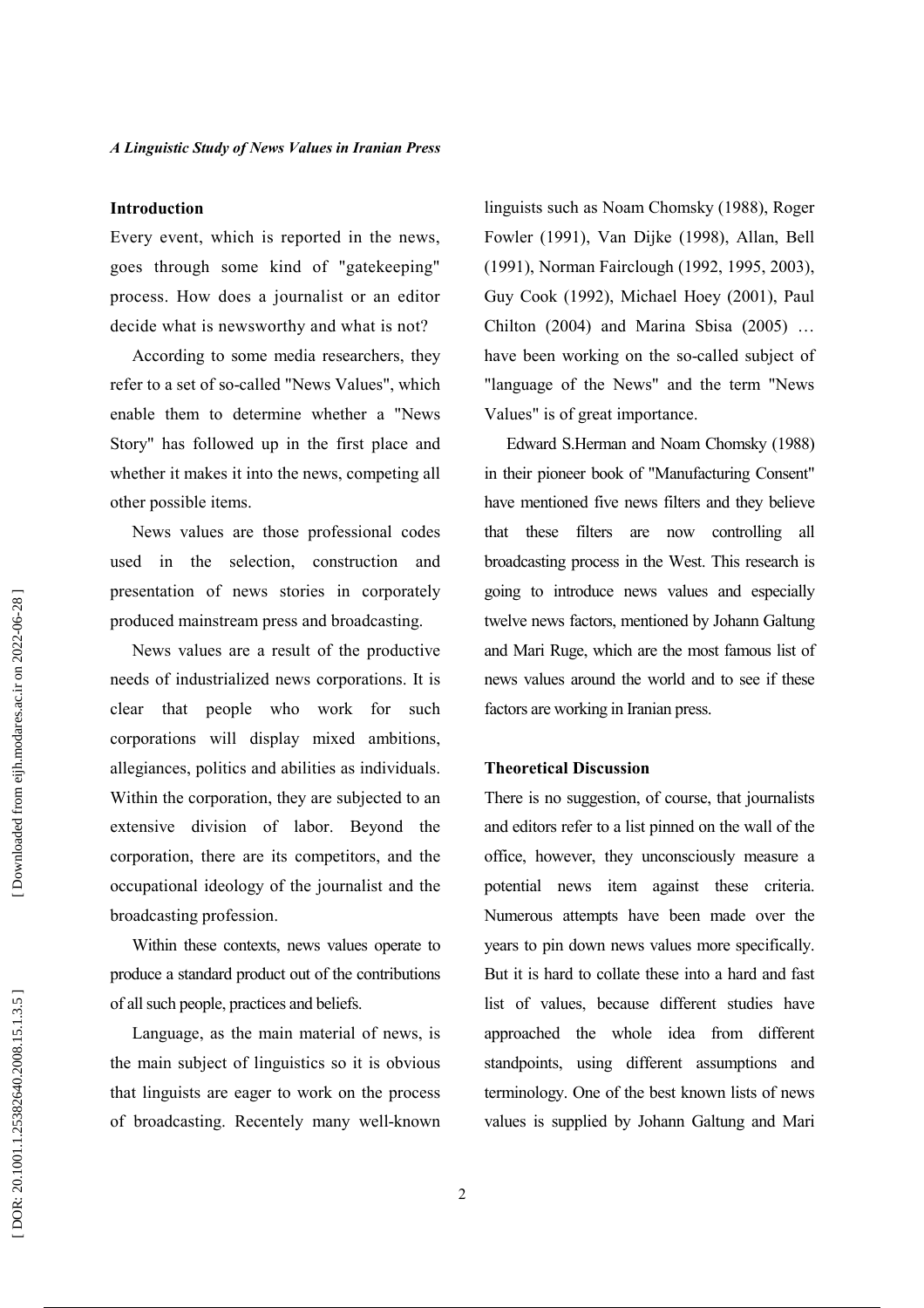Ruge. Any media analyst's discussion about news values will always refer to their list, which was initially intended to cover international events.

Johann Galtung is a Norwegian professor who is seen as the pioneer of " peace and conflict research" and founded the PRIO-International Peace Research Institue in Oslo. He is also one of the authors of the influential article entitled "the structure of foreign news" published in Journal of Peace Research in 1965. Roger Fowler (1991) believes that: "a widely accepted analysis of news values in the following list of criterial factors formulated by Galtung and Ruge; are worth studying in detail and in particular. It is worth reflecting on the great extent to which the factors are "cultural" rather than "natural". The values they identified are:

- $(F1)^1$  frequency
- (F2) threshold
- (F3) unambiguity
- (F4) meaningfulness
- (F5) consonance
- (F6) unexpectedness
- (F7) continuity
- (F8) composition
- (F9) reference to elite nations
- (F10) reference to elite people
- $(F11)$  reference to persons
- (F12) reference to something negative
- [Fowler, P:13]

Now, Let's have a more detailed look to

each of these factors:

(F1): Fowler writes: "F1 says that an event is more likely to be reported if its duration is close to the publication frequency of the news medium. Sine newspapers are generally published once a day, a single event is more likely to be reported than a long process", (Ibid).

In other words, frequency is the time-span of an event and the extent to which it fits the frequency of the newspaper's or news broadcast's schedule.

(F2): Threshold means how big an event should be reported. Is an event big enough to make it into the news? That, of course, depends on news organ.

(F3): How clear is the meaning of an event? The mass media generally tend to go for closure, unlik literature, where the polysemy of events is exploited and explored. As Fowller says: "unambiguity is self-explanatory though, it must be added that mysterious events, as well as clear ones, are newsworthy if they can be related to cultural stereotypes."

(F4): By meaningfulness, we mean how meaningful the event will appear to the news receivers.

(F5): Consonance means, if the event matches the media's expectations or not. Journalists have pretty good idea of the "angle" they want to report an event from, even before they get there. It is said that if the media expect something to happen, then it will be.

<sup>1 &</sup>quot;F" means Factor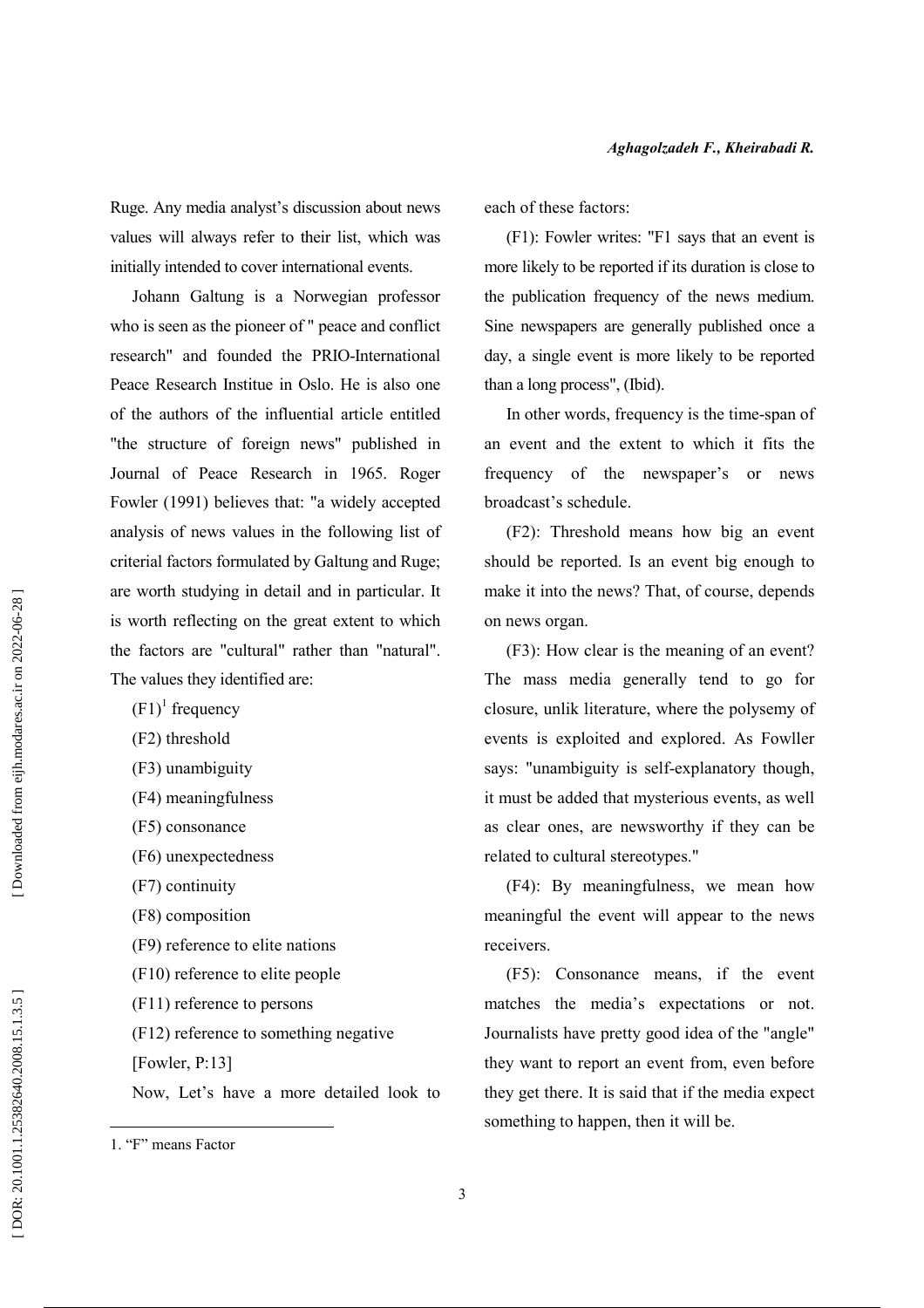(F6): If an event is highly unpredictable, it is likely to make it into the news piece. The unpredictability does, however, need to be within the confines of meaningfulness and unambiguity. Journalists say that "a man bites dog is news but a dog bites man is not".

(F7): Once an event has been covered, it is convenient to cover it some more-the running story. Apart from anything else, it allows media organizations they already put in place to cover the original event. This, however depends very much on the nature of event.

(F8): Composition is a matter of the news balance. It's a matter of the editor's judgement, more than anything else. If there's a lot of foreign news around, some of them will be dropped in favour of domestic news.

(F9): Reference to elite nations relates again to a cultural factor, which is called "cultural proximity". Those nations, which are culturally closer to our own, will receive most attention and coverage. Some nations, formerly called super powers, are more important in terms of news coverage. In part, of course, this is conditioned by the fact that news organizations will have reporters already stationed in European countries and in the USA so that when a story arises, there's someone to cover it.

 $(F10)$ : It is a rule that the media pay more attention to important people. Anyone the media pay attention to, must be important.

 $(F11)$ : Personalization connects with unambiguity and meaningfulness. Events are seen as the actions of individuals.

(F12): Bad news is good news. Bad news has other characteristics as well-it may be unexpected, unambiguous, ....

#### **Data Analysis**

In this research, four Iranian daily newspapers, Shargh, Iran, Hamshahri and Keyhan, were studied during one month (October 2006) to find out the news factors mainly seen in the process of news coverage in Iranian press.

About 303 headlines were collected from front pages of the above newspapers, in which, 426 news factors were considered (some titles contained more than one news factor). These 426 factors were sorted based on 12 news values discussed before to see which of them are more important. The following list shows news values and their portion in the process of news selection:

Table 1 Distribution and percentage of the titles

| Percent age   | Frequency of | News values    |
|---------------|--------------|----------------|
|               | titles       | factor         |
| $\%29$        | 136          | F10            |
| $\%25$        | 117          | F5             |
| %11.5         | 54           | F4             |
| $\%9.5$       | 44           | F6             |
| %7.5          | 35           | F12            |
| $\%5.5$       | 26           | F1             |
| %4.5          | 21           | F9             |
| %4.2          | 20           | F <sub>2</sub> |
| %3.2          | 15           | F7             |
| %0.2          | 1            | F11            |
| $\%0$         | 0            | F8             |
| $\frac{0}{0}$ | $\theta$     | F3             |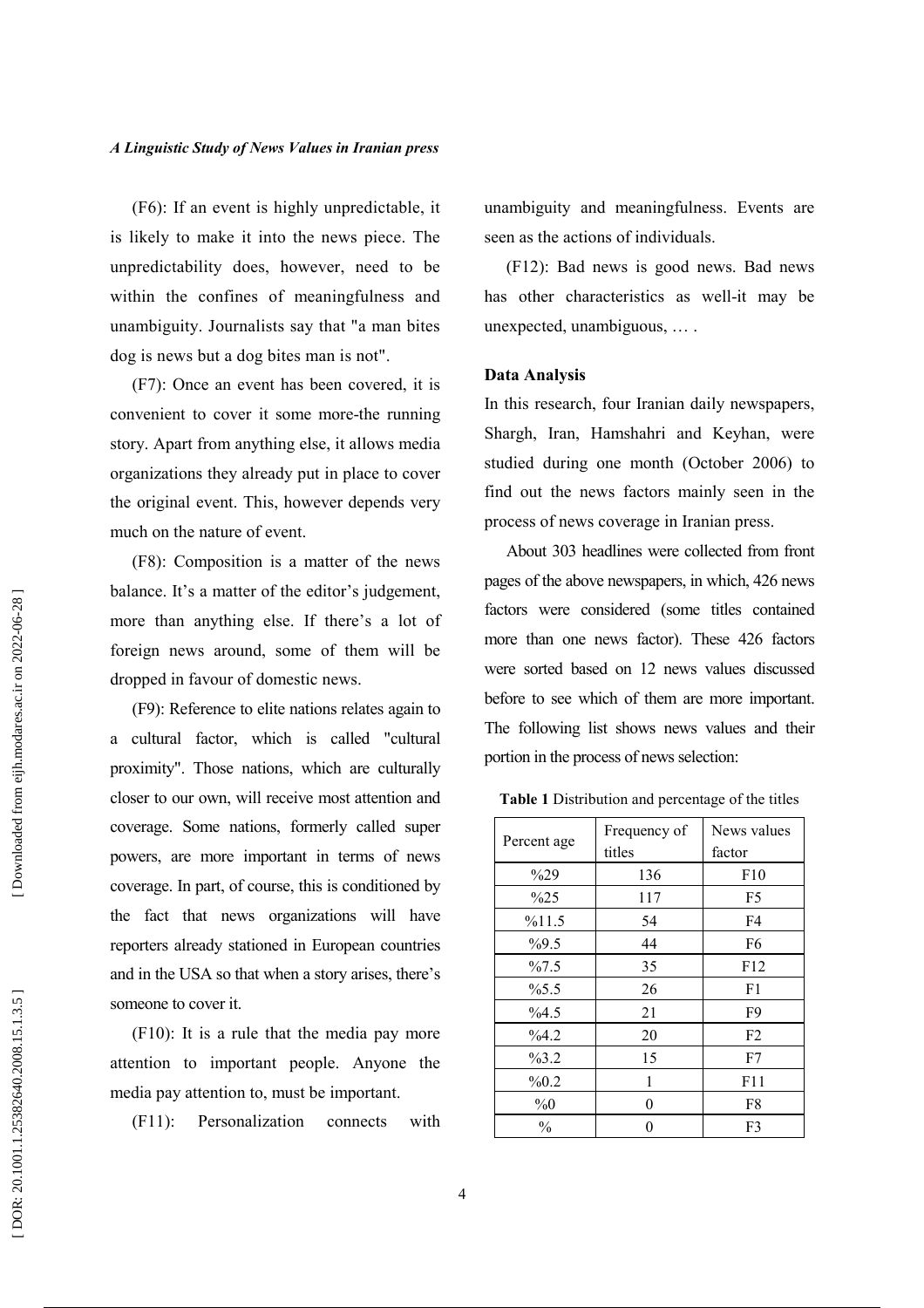As it is obvious,  $F(10)$  with 136 frequencies of titles is the most important news factor. It means that the media pay more attention on important people. In other words anyone the media pay attention to, must be important. According to Galtung and Ruge (1991, 15), F10 is one of culture- bound factors influencing the transition from events to news. F10 refers to elite persons, encode a superpowers ideology. The media infatuation with the elite persons illustrates perfectly this preoccupation with notable paradigms. Chilton (2004, 111-128) points out that the encoding elite persons is a type of constructing an authority figure. In other words, it's a kind of self-legitimization and related to values and group identity.

 $F(5)$  is in the second place. According to this research we may coclude that:

In Iranian press, reference to elite people (F10) and consonance (F5) play the main role. We have discussed about and touch in detail later on. But, the two subsections (predictability and demand) of F5, 'consonance' refers to categories of events which people expect to happen. As such, expectation plays a main role in producing, accepting and understanding a text (Hoey, 2001). Therefore, the readers of Iranian newspapers expect to and need to hear some particular events as news based on their socio-cultural background.

This research shows that Iranian Press do not focus on Galtung and Ruge's news values factors although most of the headlines have one or more of these factors.

The importance of these two factors (F10) and F5) proved that Iranian press are following traditional process of news selections.

Four other factors of  $(F11)$   $(F7)$ ,  $(F2)$  and (F4) altogether with about only 10% ,play a minor role in news selection process.

The most imporatant factors *i.e.* (F5) and (F10) are collocated with othere factors. The following tables show these collocations among total 426 news values of 303 titles.

| Rank                        | Frequency | Collocation       |
|-----------------------------|-----------|-------------------|
|                             | 36        | $(F10)$ - $(F5)$  |
| $\mathcal{D}_{\mathcal{L}}$ | 16        | $(F10)$ - $(F12)$ |
| $\mathbf{3}$                | 13        | $(F10)$ - $(F4)$  |
|                             | 5         | $(F10)-(F9)$      |
| 5                           | 4         | $(F10)$ - $(F6)$  |
|                             | 2         | $(F10)$ - $(F1)$  |

Table 2 Collocation F10 with other factors

Table 3 Collocation F5 with other factors

| Rank           | Frequency | Collocation      |
|----------------|-----------|------------------|
| 1              | 36        | $(F5)-(F10)$     |
| $\overline{2}$ | 14        | $(F5)$ - $(F1)$  |
| 3              | 6         | $(F5)-(F6)$      |
| 4              | 5         | $(F5)-(F7)$      |
| 5              | 5         | $(F5)-(F2)$      |
| 6              | 5         | $(F5)$ - $(F12)$ |
| 7              | 3         | $(F5)-(F4)$      |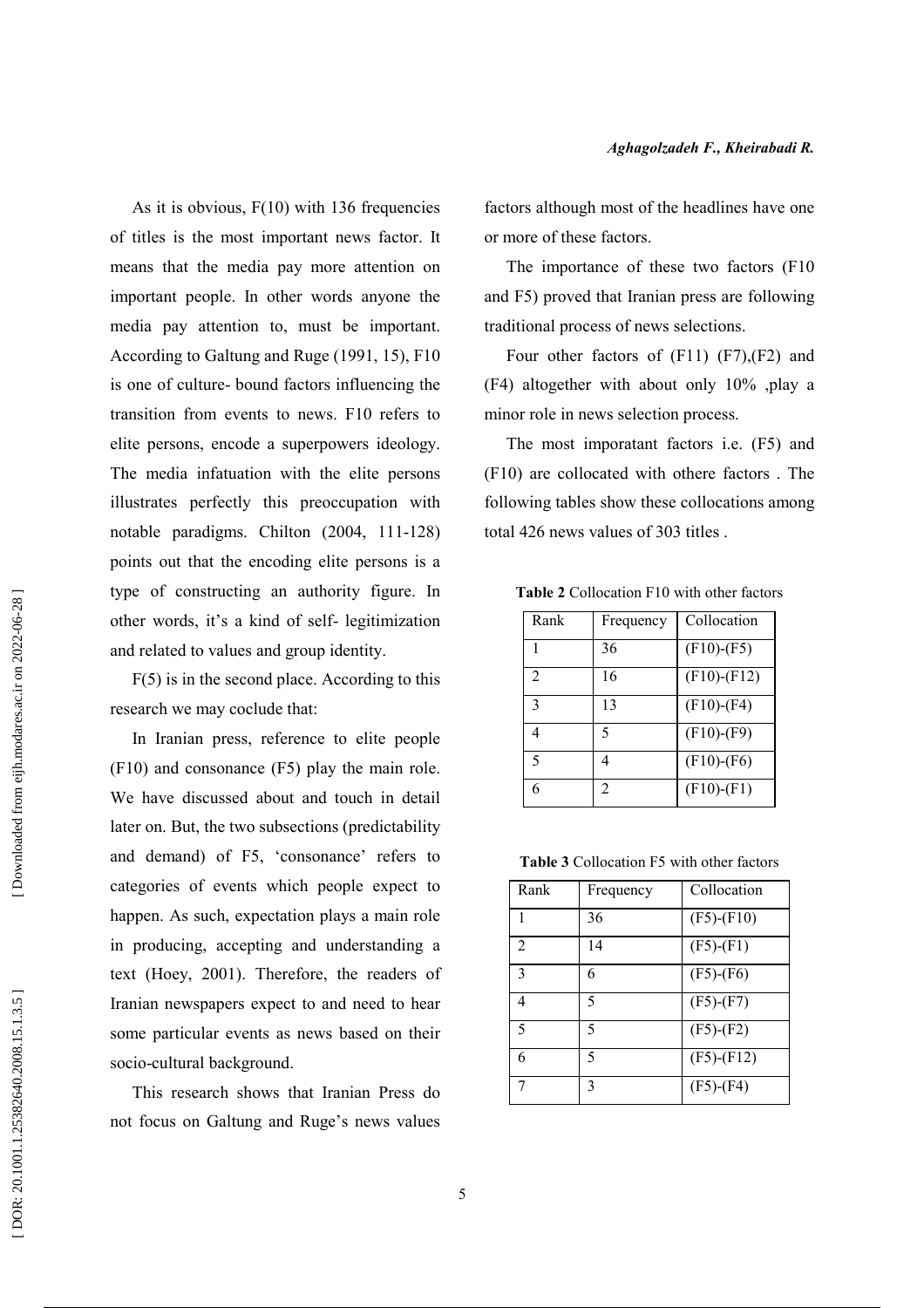The ranks  $(1, 2)$  of both tables show that for Iranian Newspapers based on the Galtung and Ruge news values, the most important collocational factors are F10 and F5 or in other words; 'reference to elite people' and 'consonance' consisting of predictability and demand with other factors. The F12 (in Table 2) i.e. 'reference to something negative and F1 (in Table 3) i.e. 'frequency' are placed in second important collocational rank.

Based on sociological analysis. high frequencies on the F10 indicates that the Iranian society is a kind of authoritarian. But why does the F12 or 'reference to something negative' is important for Iranian journalists and people? The same question is true about the F1, or 'frequency' or the F10 and F5.

It is true that reference to something negative and frequency do not merely devote to Iranian people and journalists, rather belong to all nations throughout the world, relatively. Fowler points out that F1 (frequency) of newspapers and television bulletins, for example, the latest news about miners' 'strike' is more likely to be a report of an incident picketing individuals involving than explanation of issues and principles (Fowler,  $1991:14$ 

I think such news is a kind of symbol of personalization. Most commentators on the media regard personalization as dangerous. The obsession with persons and using them by media as symbols, avoids serious discussion and explanation underlying social, political and economic factors. Therefore, for example, the brick-throwing rioters have been imaged over and over again, but unemployment and poor social services are rarely documented-and then only appeared low-circulation newspapers like the 'Guardian'. It is clear that personalization is an aspect of ideology, and a very creative one, too. (ibid).

Gultung and Ruge also stressed that the final ones of the four factors (F9-F12) are culturebound and 'negativity'. (F12), is a value rather than anything more natural; there is no natural why disasters should be reason more newsworthy than triumphs.

What is not so clear, on the surface, is that most of the first eight factors (F1-F8) above (Tables 2 and 3) are cultural, too. For example, we discuss here on 'F4' in raw three of Table 2. The 'F4', according to Gultung and Ruge refers "meaningfulness'. which. with  $f_{\Omega}$ its subsections of 'cultural proximity' and 'relevance', is founded on the principle of ethnocentrism, namely, a preoccupation with countries, societies and individuals perceived to be like oneself; with boundaries; with defining 'groups' felt to be unlike oneself, alien, threatening. Presupposed is what several media specialists have identified as a consensual model of society. This is the theory that a society shares all its interests in common,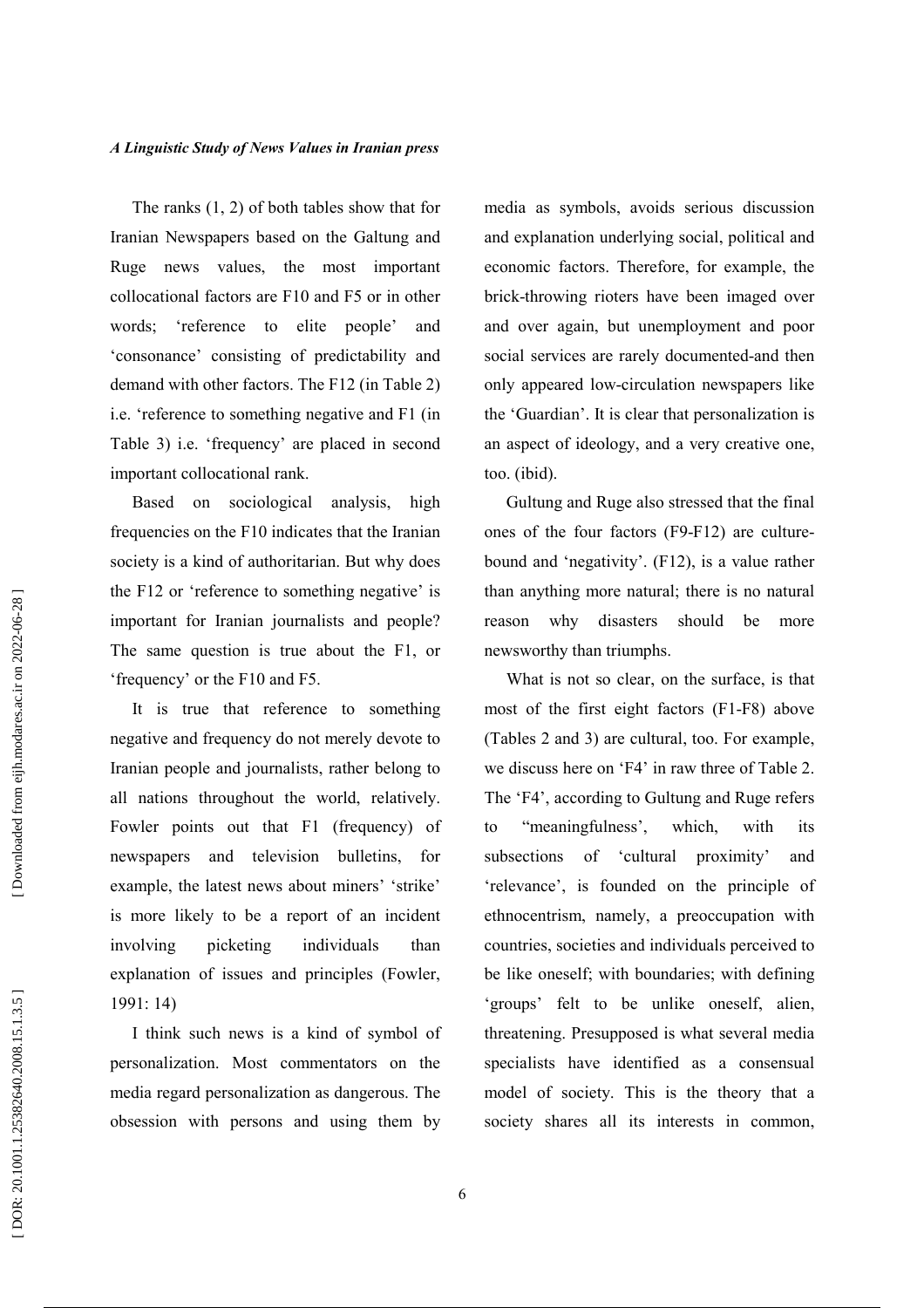without division or variation. Consensus is the affirmation and the plea of all political parties, expressed in appeals for 'one nation', for people to 'pull together', and so on. According to the frequencies of data on F1-8 in Tables 2 and 3, this kind of discussion and judgement is true to Iranian press.

In the Iranian press, the ideology is the source of consensual 'we' 'pronounce, which is used often in editorials claiming to speak for 'the people'. How 'we' are supposed to behave is exemplified by the regular news reports of stories, which illustrate such qualities as fortitude, patriotism, religion, sentiment and industry. Although consensus sounds like a liberal, humane and generous theory of social action and attitudes, in practice, it breeds divisive and alienating attitudes, a dichotomous vision of 'us' and 'them'. Allan Bell and Peter Garrett (1998, 33) cited from Van Dijke has pointed out such dischotomous vision in newspapers as a strategy of polarizationpositive in group description, and negative out group description.

## **Conclusion**

In this research, 303 headlines were collected from the front pages of the four Iranian daily newspapers: Hamshahri, Keyhan, Shargh and Iran. Out of those headlines, 426 news distinguished, considered and analysed. This linguistic research about news values in Iranian press has shown that:

 $(1)$  F $(10)$  with 136 titles is the most important news factor.

 $(2) F(5)$  is in the second place. According to this research we may coclude that:

(3) In Iranian press, reference to elite people  $(F10)$  and consonance  $(F5)$  play the main role.

(4) This research shows that Iranian press do not focus on Galtung and Ruge's news values factors although headlines have one or more of these factors.

(5) The two factors, (F10 and F5) prove that Iranian press are traditionally in process of news selection and the Iranian society is a kind authoritarian  $\alpha$ f based on sociological classification.

(6) Four factors of  $(F11)$   $(F7)$ ,  $(F2)$  and  $(F4)$ altogether with about only 10% play a minor role in news selection process.

The reason of the different factors distribution in Iranian newspapers is based on ideology or the specific group attitude, social identity and the interests of social group, religious belief, patriotism and sentiment.

## **References**

- [1] Barthes, Roland (1967), Elements of Semiology, London: Jonathan Cage.
- [2] Bell, Allan (1991), The Language of News Media, Oxford: Blackwell.
- [3] Bell, Allan and P.Garret (1998), Approaches to Media Discourse, London, Blackwell.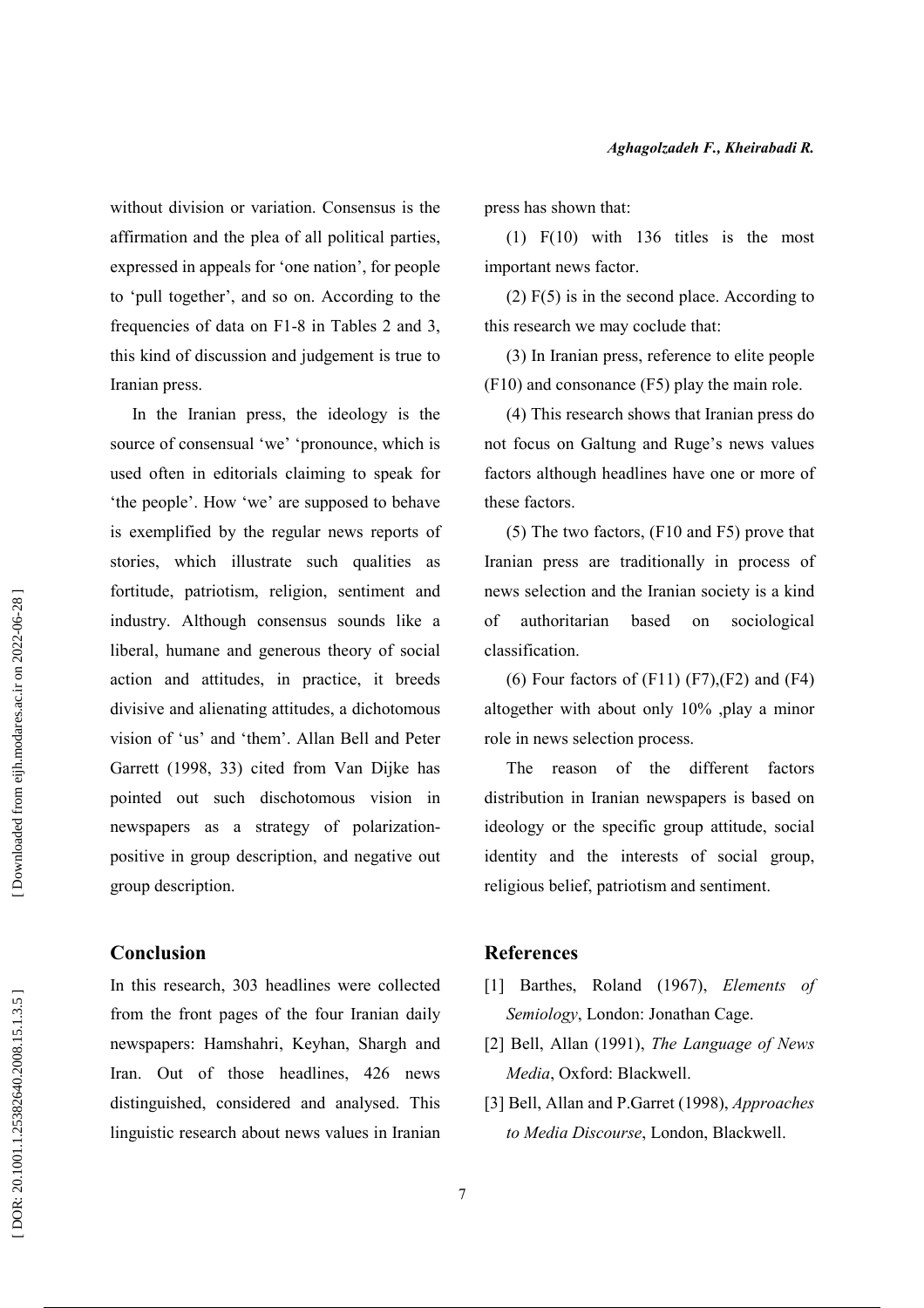- [4] Chilton Paul (2004), Analysing Political Discourse: Theory and Practice, London: Routledge.
- [5] Chomsky N., Herman, E. S (1988), Manufacturing Consent, **New** York: Pantheon Books.
- [6] Coock, Guy (1992), The Discourse of Advertising, London: Routledge.
- [7] Fairclaugh, N. (1992). Discourse and Social Change, Cambridge.
- [8] Fairclough, Norman (2003), Analysing Discourse, London: Routledge.
- [9] Fairclough, Norman (1995), Media Discourse, London: Arnold.
- [10] Fowler, R (1991), Language in the News, London: Routledge.
- [11] Galtung, J and Ruge, M. H.  $(1965)$  "The Structure of Foreign News" Journal of Peace Research 2:64-91.
- [12] Hoey, Michael (2001), Textual Interaction, London: Routledge.
- [13] Sbisa, Marina, "The pragmatics of Explicit communication". Journal of Pragmatics No: xxx (2005) xxx-xxx, PP:1-12.
- [14] Van Dijke, T., (1998), "Opinions and Ideologies in the press", Approaches to Media Discourse, Bell, A., and P. Garrett (eds.) Oxford: Blackwell.